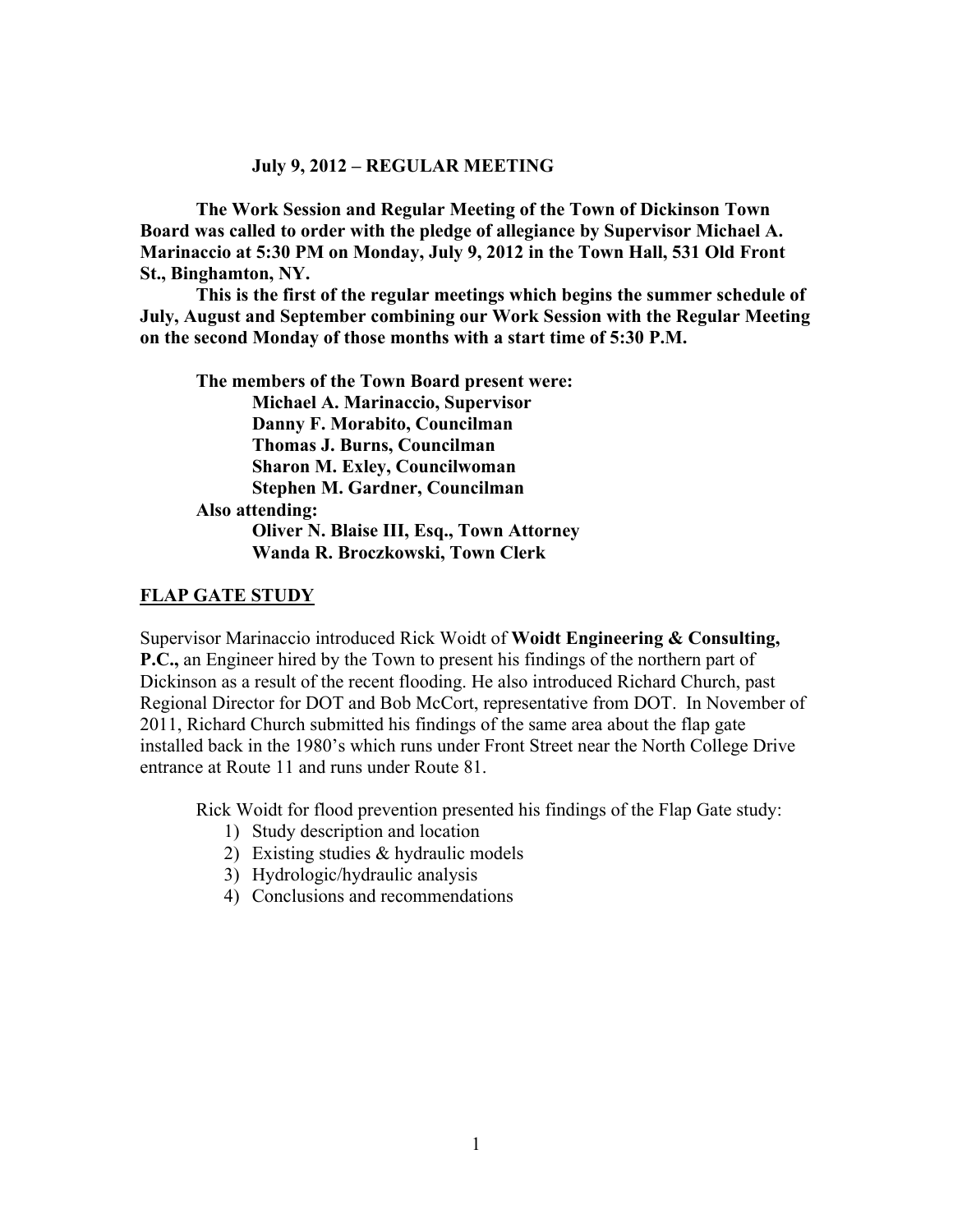He spoke of the 54" diameter CMP culvert underneath I-81 as the primary flooding source, noting the culvert is not equipped with a flap gate at the downstream end. During the last three floods in 2005, 2006 and 2011, flooding reached the BCC Campus, lower Boland Road, and the Nimmonsburg Methodist Church. After he performed a field investigation, he confirmed that high levels in the Chenango River, will affect these areas. A 2010 FEMA mapping was used as a point of reference. Rick Woidt commented that Mr. Church's November 2011 report was helpful and echoes his findings. Once the presentation was completed, various Council members and residents asked related questions to better understand the findings in layman's terminology.

Richard Church thanked the Town Board and David Wasser from the Planning Board for their help and interest in this matter and Rick Woidt's work. Initially he looked into the matter for the benefit of the Nimmonsburg Methodist Church over the past 3 floods in an attempt to flood proof the church property.

Bob McCort from DOT thanked the Town for bringing this matter to the attention of the DOT to resolve this issue. The Town did its part to make a DOT recommendation. The cost benefits would need to be identified. DOT will review the report and get back to the Town.

Supervisor Marinaccio thanked all for their time and efforts over the past several months regarding the flap gate study. A copy of the '*Nimmonsburg United Methodist Church & Vicinity Hydrologic & Hydraulic Study, June 28th, 2012'* is on file with the Town Clerk.

## **SUPERVISOR'S REPORT**

Supervisor Marinaccio gave his report for the month of July. His report will be placed on file. Here are some highlights:

- Sales Tax formula change is being met with some hesitation as the County found a multi-million dollar deficit going into the later part of this year and is having more financial difficulty.
- A letter was received from Tom Gray of the Planning Board who resigned as of June  $25<sup>th</sup>$ .
- Site Plan for the proposed Glenwood Road project has been received. Copies can be made at cost. Plan shows 2 buildings. 1.) Achieve 2.) **BOCES**. At this time it cannot be confirmed but the Achieve project may not happen. The site plan is under review by Code Enforcement and the Attorney for the Town.
- We have not received our annual reimbursement from the Binghamton/JC Sewage Treatment Plant which was due in May. This includes all of the user towns as well. Per Danny Miller the Sewer Board has appointed a new accountant, and is working on the return of money.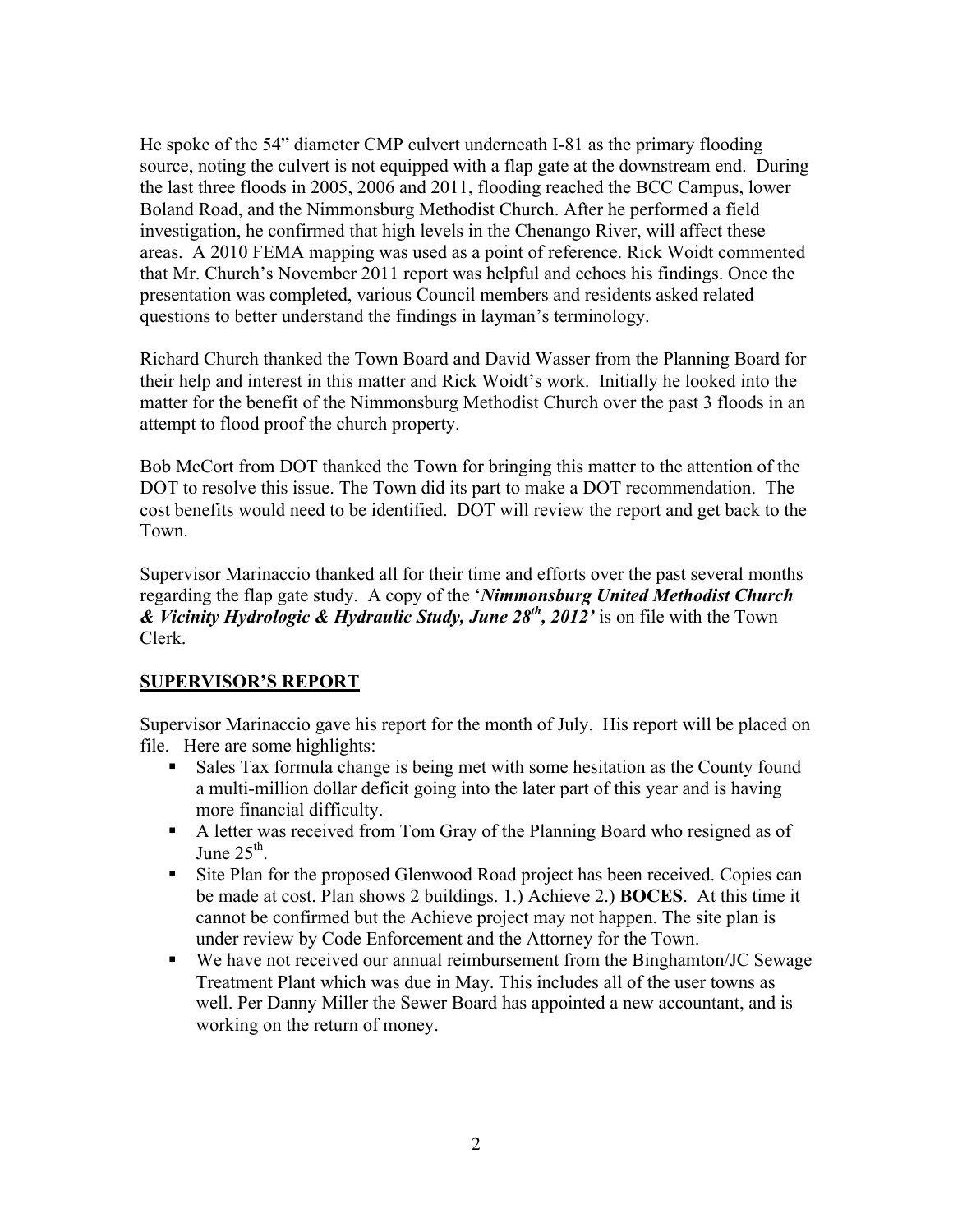- We received our first quote for the June  $13<sup>th</sup>$ , damage to building for \$18,654. The insurance company is only offering \$7,896.79 and even with a 30 % adder for prevailing labor wages it only takes it up to around \$10,000. Another quote is needed before turning over to the attorney.
- Received a copy of a 239 Review Submission Form from the Town of Union in regard to amending various Codes relating to grass, tall weeds, hedges, sidewalks, and temporary merchants.
- Supervisor Marinaccio will be meeting with representatives from BCC, per their request, to discuss a proposed Student Housing project that is to be built on the campus grounds.
- **Broome Community College** student housing is being considered on the former site of the Alms House, which was recently demolished. Dave Wasser of the Planning Board to meet with Broome Community College of the proposed housing on  $7/12/2012$  @ 11:00 AM. The President, Kevin Drumm needs approval.
- Complaints have been received from residents regarding **Waste Management** in garbage district no. 1 and extensions 1 and 2. – Supervisor Michael Marinaccio called them on NON-Pick-up of garbage.

## **PUBLIC COMMENTS**

## **GLENWOOD ROAD PROJECT**

Supervisor Marinaccio requested those wishing to speak to please stand in order to be heard. No need to identify yourself.

**Resident question:** Will there be fracking in the Town of Dickinson? **Response:** No plans or discussions regarding fracking. At our meeting, we only got into the process of fracking but it had nothing to do with the Town of Dickinson. It was merely information that was passed on at our Town meeting in relation to fracking in our area. Attorney Blaise referred the speaker to the County GIS website for information regarding potential drill sites and leases.

**Resident question:** Would we change our zoning to regulate fracking? **Response:** If there was a change it would have to come before the board. In regards to the recent Glenwood Road Project – Zoning would not change even with fracking. Supervisor Marinaccio responded that there are no leases or potential fracking sites in the Town of Dickinson at this time and directed interested residents to go to the County website.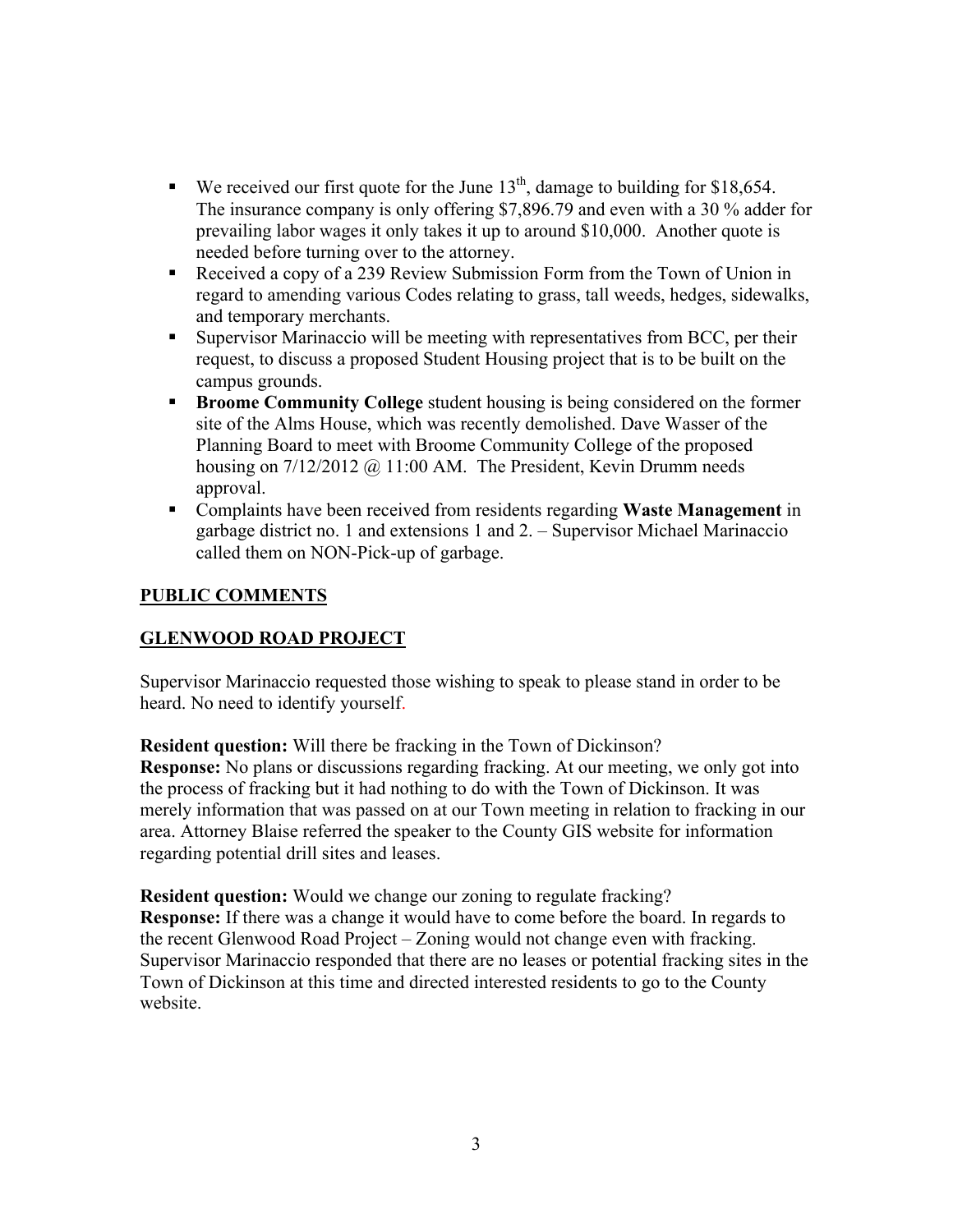**Resident question:** Are homes being taken on Glenwood Road to accommodate the **BOCES**/Achieve project? **Response:** No there are not.

**Resident question:** Rosie Pudish of Maiden Lane questioned if there is a noise control ordinance. Trucks have been heard operating at 5:30AM in her neighborhood. **Response:** Yes there is. DPW Commissioner Kie will take this as an action item.

**Resident question:** Rosie Pudish asked regarding the Glenwood Road project when the Town can say 'no' to the project, referring to the 2 proposed buildings for Achieve and **BOCES**.

**Response:** Attorney Blaise stated that the proposal appears initially to fit in R-1 zoning, which allows both buildings as an accessory use to an educational institution.

The site plan was submitted to the Town and is at the County Planning Department to review the project pursuant to General Municipal Law section 239. The Town of Dickinson Planning Board cannot approve or disapprove until review is completed by, the County.

There was a lengthy discussion about the various bodies that could be involved in reviewing the project: County Planning Department, Town Planning Board, Town Zoning Board, and possibly Town Board if a zoning change was requested. Proper process must be followed, no matter what. The County's review will include a traffic flow analysis.

It was discussed that the definition of educational and religious uses is not defined in the Town Code, but those terms would need to be interpreted by the Planning and Zoning Boards. Printing at **BOCES** operates two work shifts. Achieve residents are packing potato chips for the purpose of training and rehabilitation of those who are severely handicapped. Resident Ron Ruffo asked if **BOCES** ever explained why they are not contracting out their printing work? A variety of various reasons was speculated, but we do not really know why, nor is it the Town's business to find out.

Councilwoman Exley felt this proposal is not an educational project but a commercial project.

The public comment period closed  $\omega$  7:02 PM to go on with the regular business meeting of the Town Board.

## **REGUALR MEETING**

At this time the regular meeting commenced at 7:05 PM.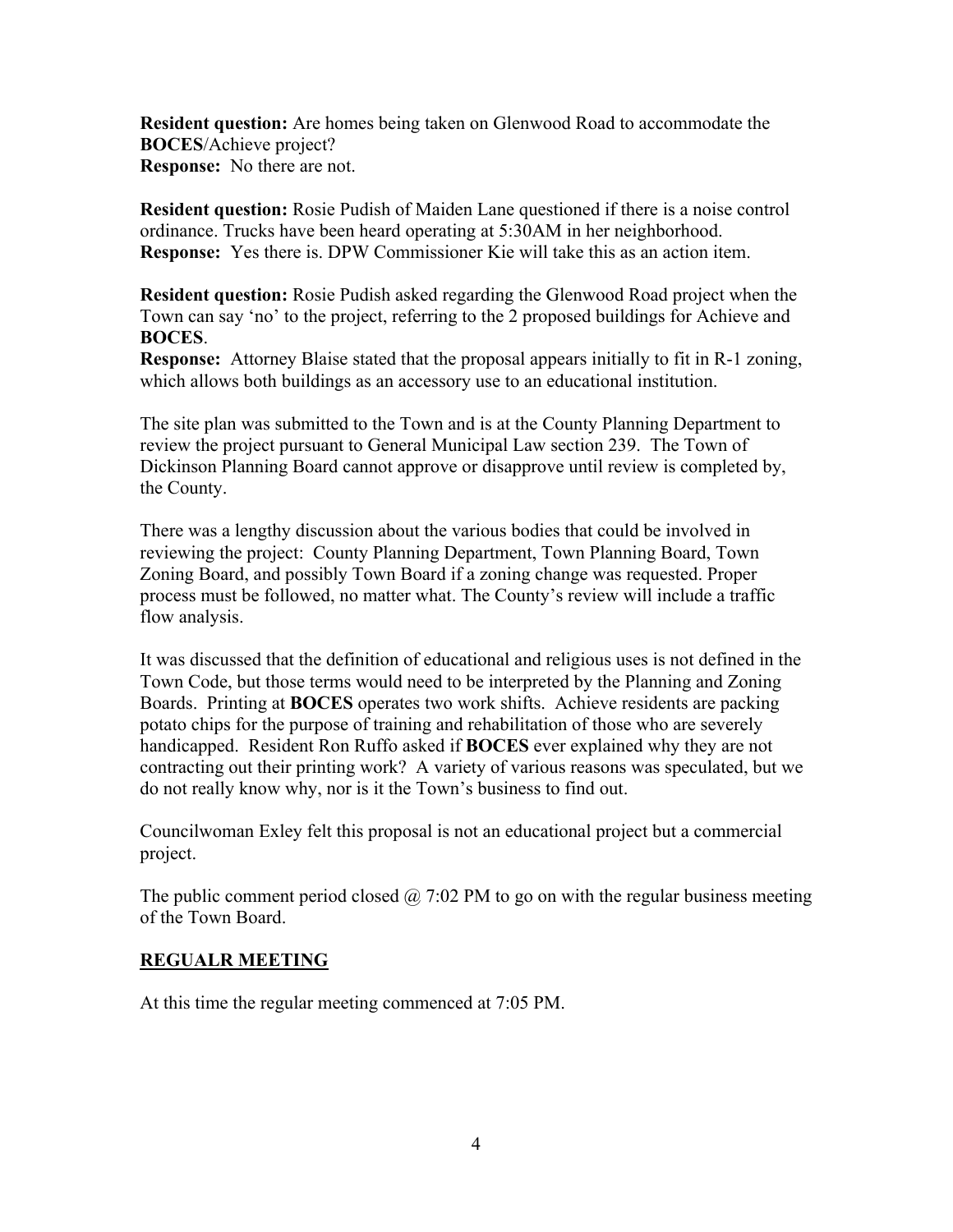#### **APPROVAL OF MINUTES**

On a motion by Councilman Gardner, seconded by Councilman Burns to approve the Work Session June 4, 2012 and Regular Meeting Minutes of June 11, 2012 and Special Meeting held on June  $20<sup>th</sup>$  regarding the damage done to our building on June 13th as presented. All in favor. Vote -5 Ayes, Nays-0.

#### **ABSTRACT #7**

Abstract Summary of Audited Vouchers for Funds in the amount of \$167,922.95. It should be noted it is high due to \$67K went to the State Comptroller. On Motion from Councilman Morabito, seconded by Councilman Burns to approve. Vote Ayes – 5, Nays  $- 0.$ 

Supervisor Marinaccio voting Aye Councilman Morabito Aye Councilman Burns voting Aye Councilwoman Exley voting Aye Councilman Gardner voting Aye Unanimously passed and noted as duly adopted.

#### **ATTORNEY**

#### **RESOLUTION 2012-31**

The following Resolution was offered by Councilman Morabito, who moved its adoption, seconded by Councilwoman Exley to wit: BE IT RESOLVED, by the Town Board of the Town of Dickinson, Broome County, New York as follows:

#### **Broome County Hazard Mitigation Plan (HMP)**

Grant was received by the County. Signed letter will be sent to Beth Egitto which will include as the POC as the Engineer for the Town, Ronald Lake, secondary as Supervisor Marinaccio. This plan must be updated every 5 years and municipalities participate to be eligible for FEMA funding. Copy of the resolution will be submitted to the County. The question of adoption of the foregoing Resolution was duly put to a vote on roll call which resulted as follows: All in favor. Vote  $Ayes - 5$ , Nays  $- 0$ .

> Supervisor Marinaccio voting Aye Councilman Morabito voting Aye Councilman Burns voting Aye Councilwoman Exley voting Aye Councilman Gardner voting Aye

All in favor: Resolution attached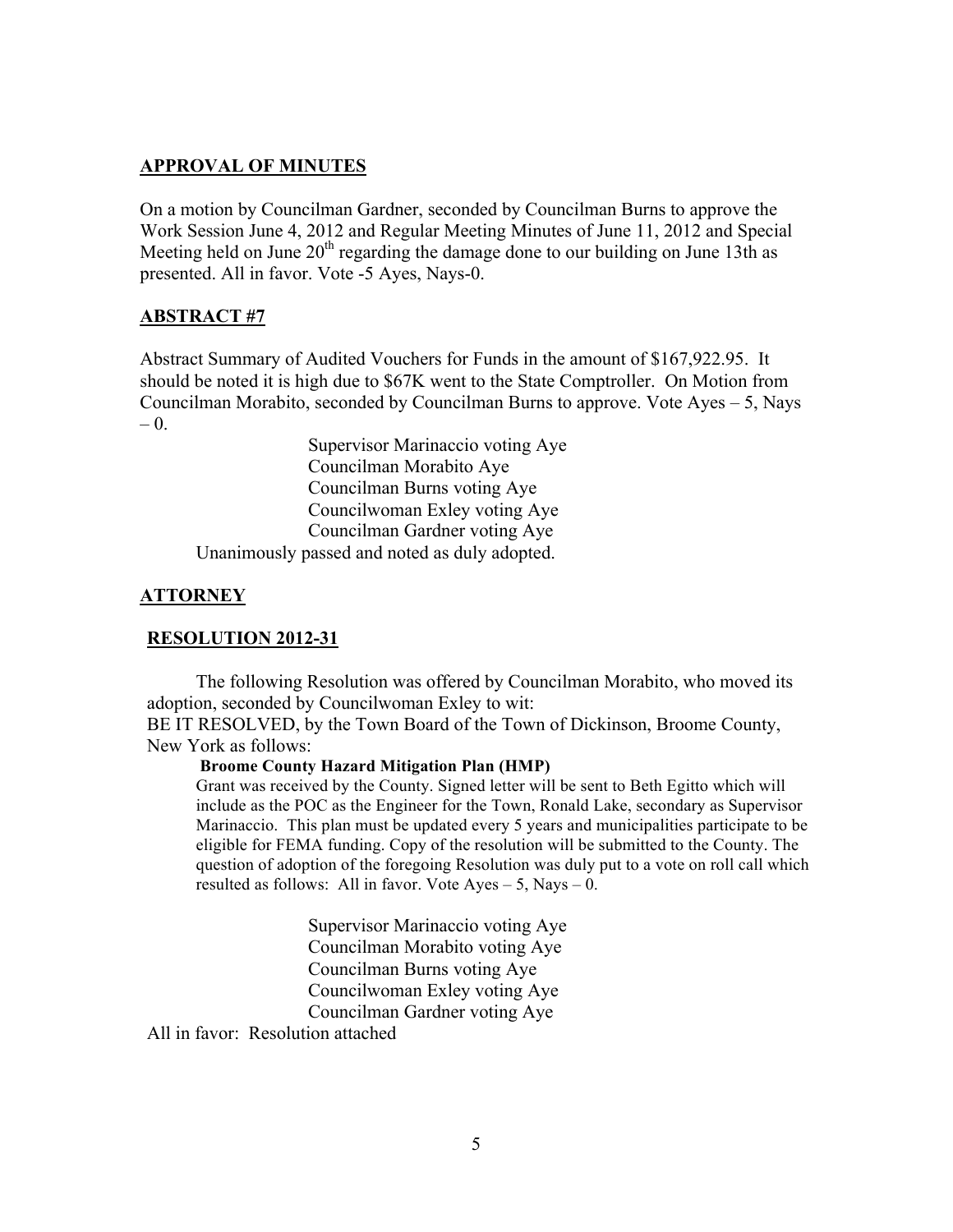# **PROPOSED - NUISANCE ORDINANCE FOR PROBLEM PROPERTIES**

This would address nuisance of non property maintenance related code issues of problem properties. For example, the police department can shut down a property in the City of Binghamton. Town of Chenango code is faster and less expensive, but could be subject to legal challenge. The Town Code Enforcement Officer can close down a property for up to 1 year. The Town of Union requires an injunction from the Supreme Court. This is more expensive, but less risky and the property can stay closed indefinitely.

Supervisor Marinaccio wants to have Attorney, Blaise give his recommendations. Supervisor Marinaccio also spoke to Broome County Sheriff Harder and willing to work with us, since we do not have our own town police force. The Sheriff would provide records to support documentation regarding problem properties.

Attorney Blaise will email us samples of the two codes for the board to review prior to the next meeting.

# **PROPERTIES**

# **13 BELLAIR AVENUE**

Regarding the demolition of 13 Bellaire Avenue, we have clearance from Department of Labor to take the place down. Just waiting for LCP to schedule the date.

# **34/36 NORTH BROAD STREET**

Mr. Blaise' office is following up with the owners about the transfer documents and the results of the title search are expected any day.

# **CHAIR**

## **LOCAL LAW FOR APPOINTMENT OF ALTERNATE TO PLANNING AND ZONING BOARDS**

Regarding alternate appointments of the Planning and Zoning boards Supervisor Marinaccio is still gathering data from other towns. In the meantime, the board is in the process of filling the vacancy of Tom Gray on the Planning Board, who is leaving the Town of Dickinson and resigned June 25th. Supervisor Marinaccio would like to have this resolved by the next meeting in August, if possible.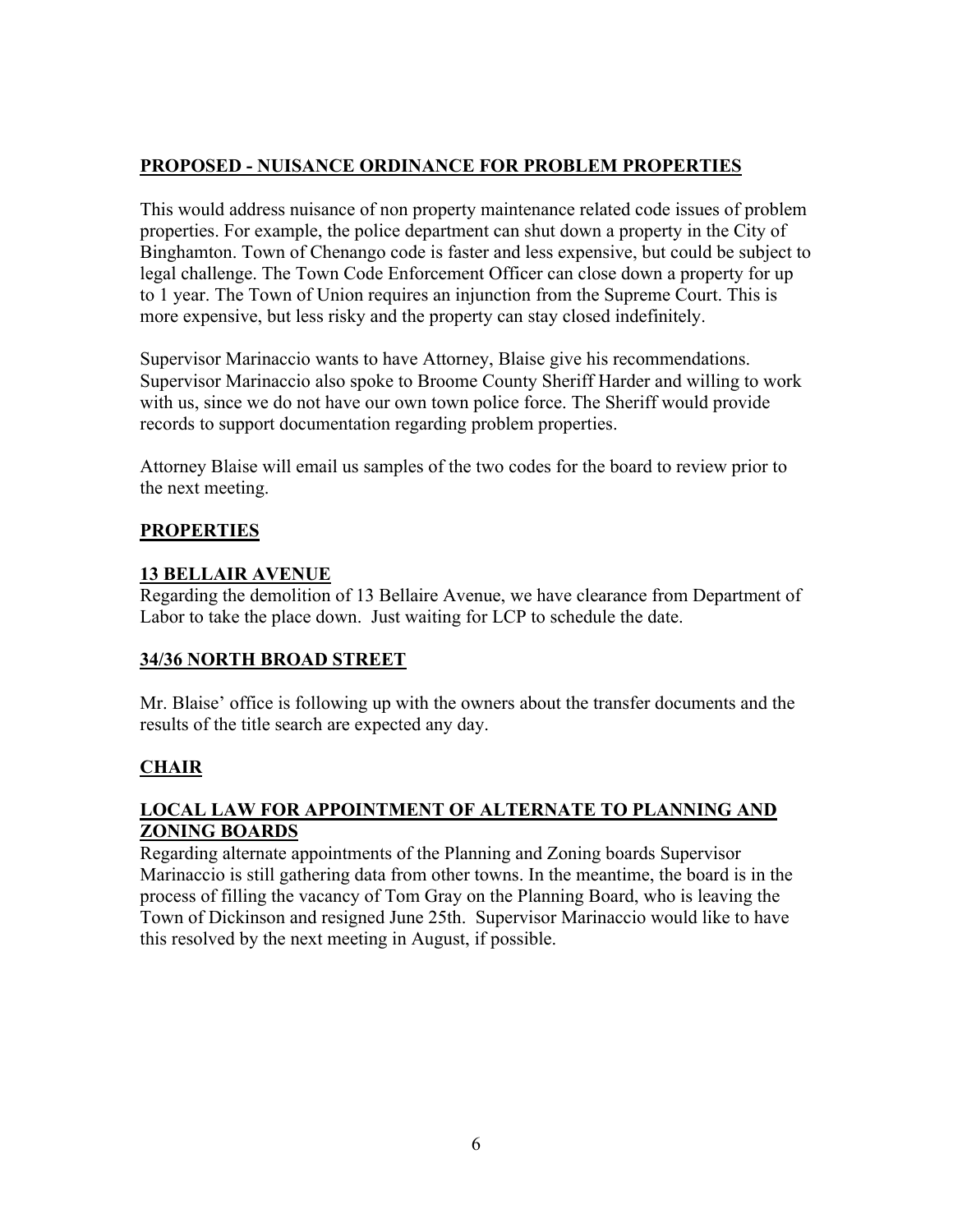# **MARIA ZOBNIW DAY**

Annual Maria Zobniw day is set for July  $24<sup>th</sup> 11:00$  AM near the Prospect Terrace fire station – Open to the public. If anyone would like to help, please contact Supervisor Marinaccio.

## **COMMITTEE REPORTS:**

## **PUBLIC WORKS – WATER DEPARTMENT & HIGHWAY DEPARTMENT**

- 1. Danny Miller of the water department is requesting money out of his 2012 budget to purchase supplies for the Pulaski Street project in order to save money as prices continue to escalate. The work would begin in 2013.
- 2. Danny has been filling resident swimming pools same cost as the town's water rate. Attorney Blaise recommend a release form be drawn up to protect the town if there was damage to their pool.
- 3. DPW Commissioner Kie requested approval to hire Patrick 'Rick' Vavra who would begin working for the town June  $28<sup>th</sup>$ , replacing Rick Houseknecht, who recently retired. Councilman Burns, chair of the highway department recommended to proceed and seconded by Councilman Gardner. All in Favor.
- 4. Mr. Kie requested the attorney to expedite the completion of the revisions to the Employee Handbook.
- 5. Kie recommend special parking rules to be considered during tournaments at the Sunrise Terrace baseball field. There was a discussion of some remedies. Supervisor Marinaccio wondered if we could get permission to use the Motel parking lot across the street. A resident complained about people leaving cigarette butts at the Sunrise Terrace Park. It should be noted the scoreboard is not working properly.

## **MONTHLY FINANCIALS**

Monthly financial reports for the months of December 2011, January and February 2012 need approval. On motion from Councilman Morabito moved to approve, seconded by Councilwoman Exley. All in favor.

## **TRANSPORTATION FUNDING**

Congressman Hanna responded to a letter from Supervisor Marinaccio regarding the lack of funding and requesting an increase in the dollars for bridges and roads in our area. It appears that funding will remain steady at recent levels. This also includes Tioga County.